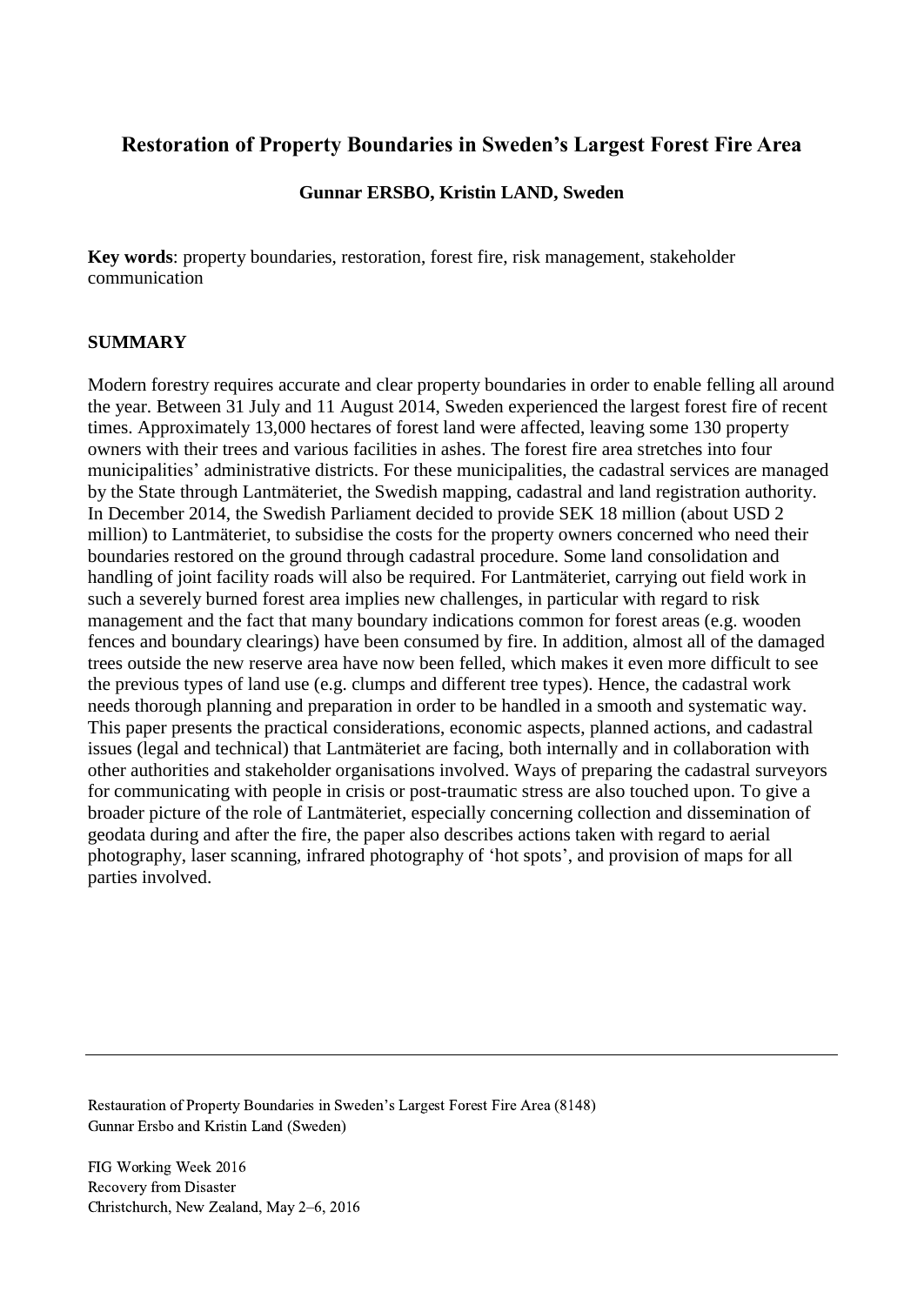# **Restoration of Property Boundaries in Sweden's Largest Forest Fire Area**

## **Gunnar ERSBO, Kristin LAND, Sweden**

## **1. BACKGROUND**

In the summer of 2014, Sweden experienced the largest forest fire of recent times. Approximately 13,000 hectares of forest land in the county of Västmanland were affected, leaving some 130 property owners with their trees and various facilities in ashes. Besides those disastrous consequences, many physical property boundary indicators – old signs of possession as well as modern iron pipes – were gone.

The fire started on 31 July, peaked on 4 August, and was declared under control by the fire brigade management one week later. The work of the final extinction of the fire lasted another month, until 11 September. The County Administrative Board, the regional body representing the State, decided to suspend entry to the whole area for yet another nine months, due to the risk of falling trees and underground embers.

The catastrophe was an unfortunate result of mechanical loosening of topsoil. Being an unusually hot and dry summer, the sparks led to flames, and the subsequent course of events was fast. In addition, the firefighting effort was complicated, due to difficulty of access on the ground and stationary smoke that prevented efficient combat from the air. Besides, as the national rescue services had limited equipment for those flights made by helicopter, assistance from France and Italy was provided during about a week. Using special aeroplanes, the cubic capacity of water from the air was multiplied. The topography of the area was also a contributory factor, as there were no natural firebreaks in the form of rivers, lakes or large agricultural fields. Only some wetlands resisted the flames. (Photo 1)

Restauration of Property Boundaries in Sweden's Largest Forest Fire Area (8148) Gunnar Ersbo and Kristin Land (Sweden)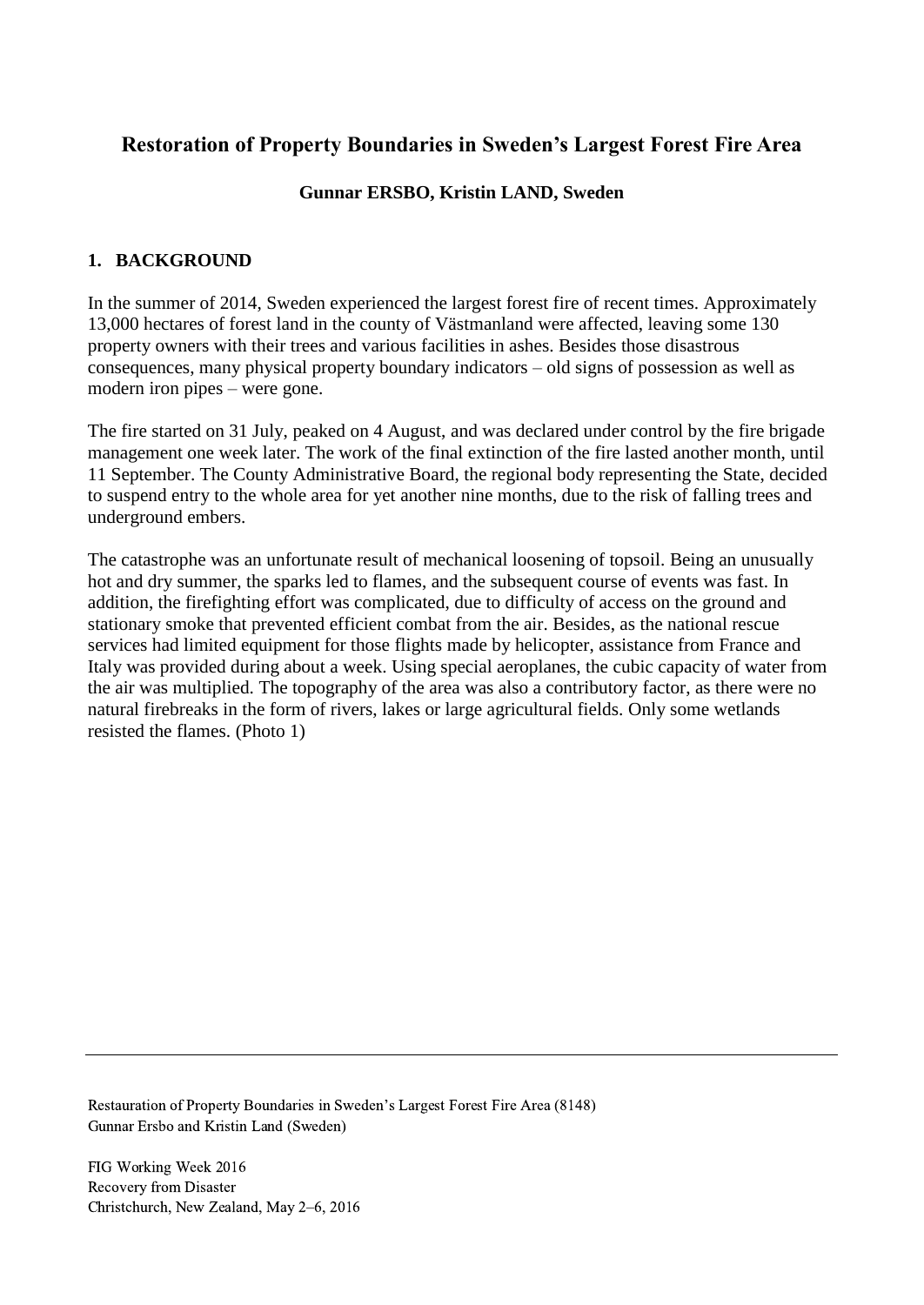

*Photo 1: The remains of burned trees and stumps, and a spot of still green wetland.*

There was great damage of many kinds, even casualties; one person died and two were severely injured. Furthermore, about a thousand people and almost twice as many cattle were evacuated. The material damage counted 82 buildings, of which 12 were houses for permanent or recreational use, and 600,000 cubic metres of burned timber. Those couple of million trees, spread over the 13,000 hectares of high-risk woodland, had to be felled and transported out of the area prior to the following summer, in order to prevent infestation by vermin. Logistically, that corresponded to 15,000 timber trailers. That challenge was met relatively smoothly, thanks to good cooperation with the timber buyers and the introduction of one-way traffic on the local roads in order to optimise the transport network. The total cost for the damages was estimated to more than SEK 1,000 million (about USD 115 million).

In addition, seemingly endless kilometres of property boundaries had been damaged in the sense of becoming invisible or at least very vaguely shown on the ground. That was a serious consequence to the landowners, as cultivation and other use of the land need to keep within the own grounds. For example, modern forestry requires clear and accurate property boundaries in order to plant new trees as well as enable felling of full-grown stands in a rational way all around the year. As for the forest fire area, many cadastral records date from the  $18<sup>th</sup>$  and  $19<sup>th</sup>$  centuries, implying graphical survey plans and few reliable coordinates or other detailed numerical measurement information. Besides, the current digital cadastral index map, originally based on those paper records, may look good but the view is deceptive. The task to find and reconstruct the correct boundary lines is hence not always straightforward.

Restauration of Property Boundaries in Sweden's Largest Forest Fire Area (8148) Gunnar Ersbo and Kristin Land (Sweden)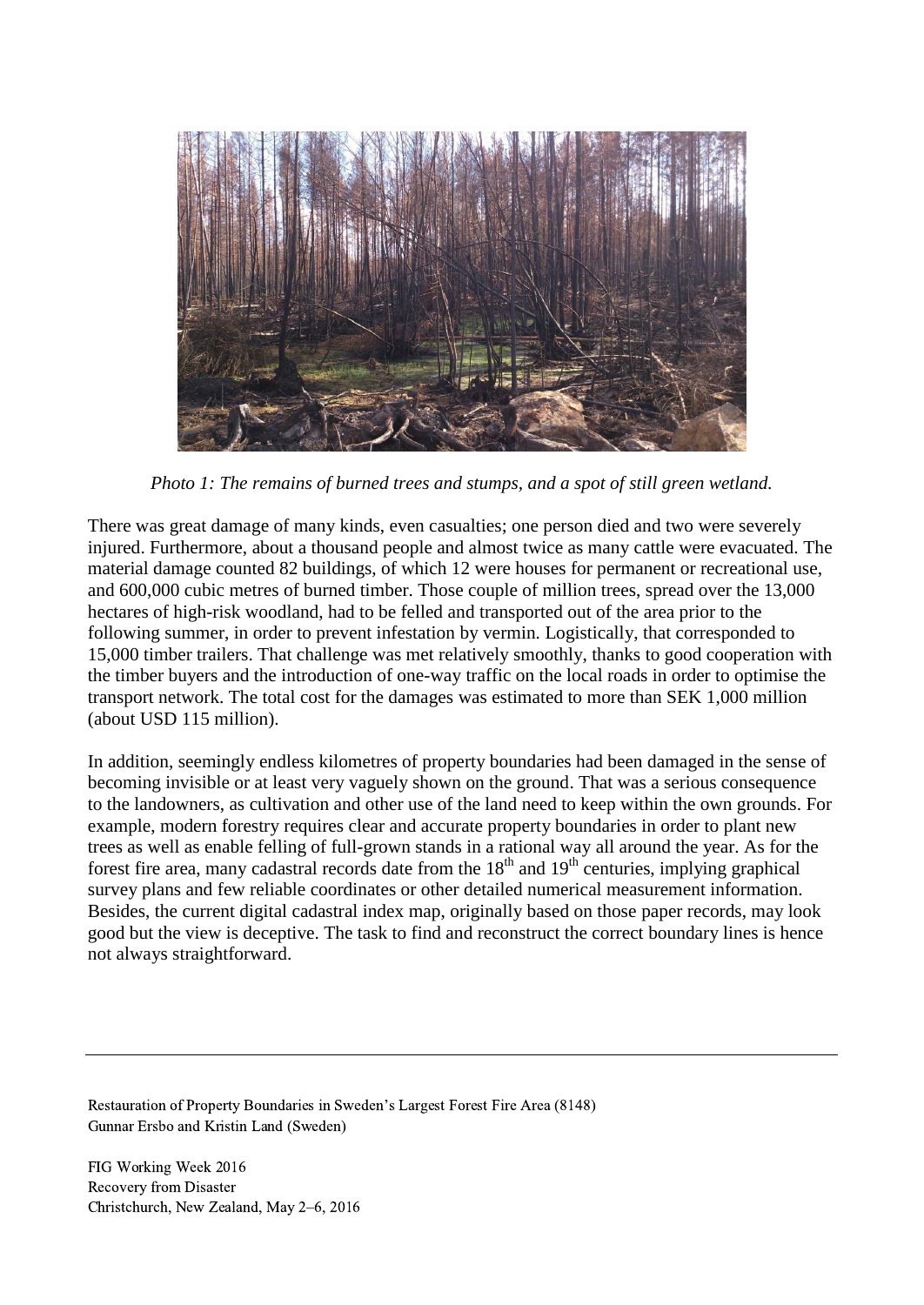# **2. INITIAL ACTIONS BY THE AUTHORITIES**

## **2.1 Urgent initiatives in autumn/winter 2014**

The forest fire area stretches into four municipalities' administrative districts. For these municipalities, the cadastral services are managed by the State through Lantmäteriet, the Swedish mapping, cadastral and land registration authority. The cadastral office in Västerås acted quickly by providing basic digital map data to the rescue services. They then ordered customised maps, printed on demand, during the first days of the fire. The strategy was to make all involved professionals act in accordance with one and the same picture. That proved to be a clever move.

The right-wing Government who ruled Sweden until the election in mid-September 2014 promised Government grants to the people affected by the fire. That undertaking was carried into effect by the left-wing/green coalition who took over the rule a few weeks later. Soon after the change of government, the Department of Rural Affairs within the Ministry of Enterprise and Innovation requested from Lantmäteriet an estimate of the costs to find and, where necessary, restore the property boundaries within the forest fire area. Observations based on experience from previous cadastral work fairly comparable to the current situation, e.g. land consolidation projects in the neighbouring region, were analysed in order to estimate an average restoration cost per meter boundary. Furthermore, a preliminary GIS analysis showed that some 500 kilometres of boundaries were affected by the fire.

In December 2014 the Government decided to earmark SEK 18 million (about USD 2 million) for subsidising necessary boundary restoration and relevant land consolidation. Since then, this huge cadastral project has been extended to include re-formation or formation of joint facility roads in the area. In addition to the cadastral subsidies, there was a grant of maximum SEK 17 million to cover costs for extra road maintenance due to the heavy timber trailers that removed the fire-damaged trees.

### **2.2 Further recognition in winter/spring 2015**

In early February 2015 the Minister of Rural Affairs made a visit to the area. He was accompanied by a municipal commissioner, the County Governor and senior officials from the County Administrative Board. Representatives from the Swedish Transport Administration, the Swedish Forest Agency, the Federation of Swedish Farmers, and Lantmäteriet were also present. All attending organisations were given opportunity to inform the Minister of their experiences of the fire.

The delegation showed great interest in the use of the aerial photographs and laser scanning images provided by Lantmäteriet. By chance, the area had been photographed from the air in June 2014 as part of the authority's scheduled aerial photography activities. These photos hence reveal the condition of the forest prior to the fire. Another two special flying missions have been carried out since then, in September 2014 and June-July 2015, by the division within Lantmäteriet responsible

Restauration of Property Boundaries in Sweden's Largest Forest Fire Area (8148) Gunnar Ersbo and Kristin Land (Sweden)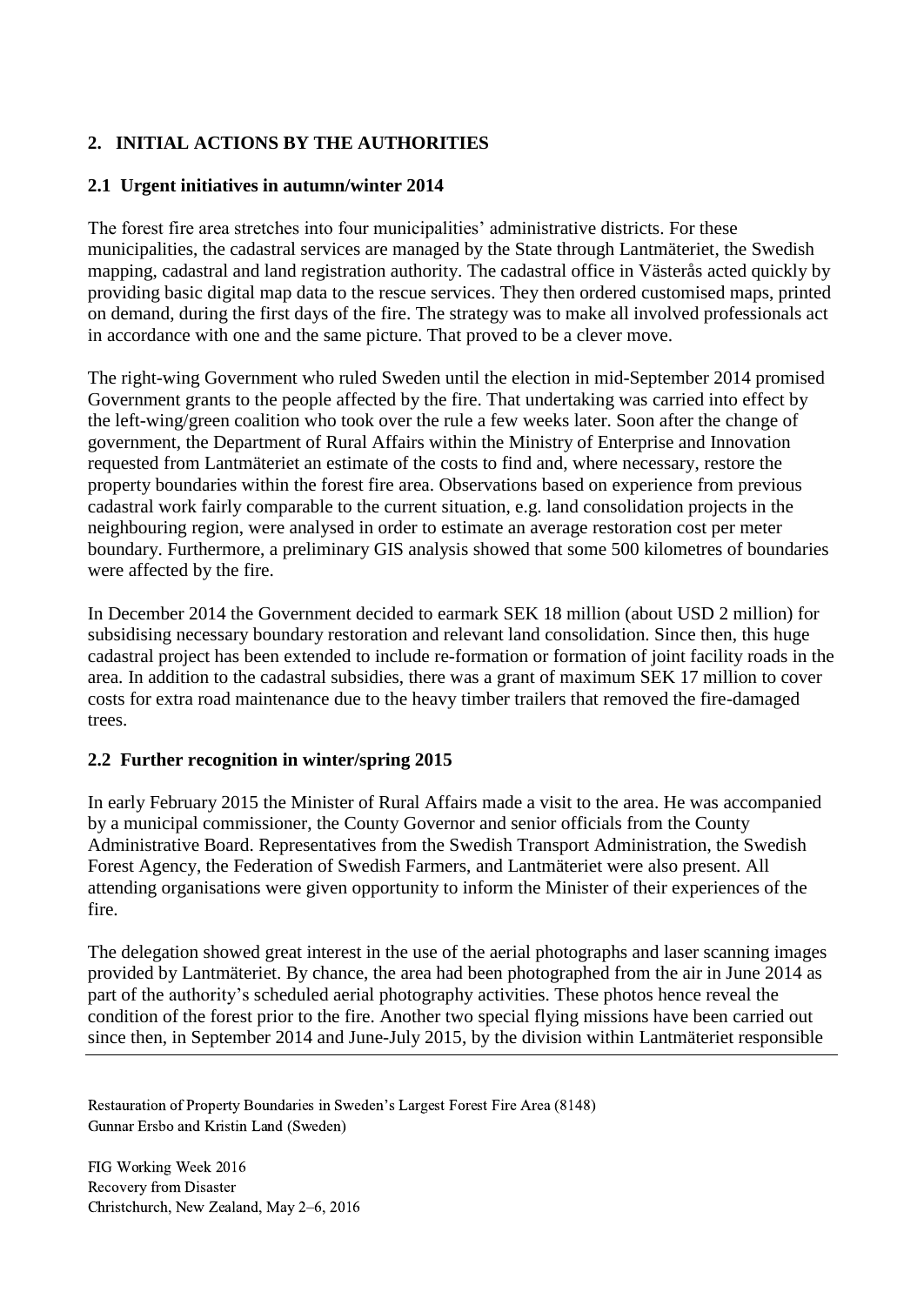for capture, dissemination, etc. of geographic information and property information (the Geodata Division). In total, some 300 aerial photographs have been made available for free to all national, regional and local government bodies that are participants of Geodata, a formal cooperation initiative for sharing official data related to land.

In consequence of the fact that the surface layer and the immediate ground bed had dramatically changed, a laser scanning was carried out in May 2015. The main aim was to meet the demand of the County Administrative Board for current laser data to be used for calculating outflow of water from the 13,000 hectares of burned woodland now lacking water-binding vegetation. In some areas, the fire has consumed everything down to the bare rock.

## **3. THE CADASTRE**

## **3.1 Cadastral organisation and duties**

In Sweden, cadastral surveyors can create, mutate, determine or cancel real property or property rights. All such work is an exercise of public authority; no private actors are permitted. The whole procedure of a particular matter is handled by a Cadastral Authority, being either a State body within Lantmäteriet (Cadastral Services Division) or separate municipal bodies. Today, there are about 90 offices in total around the country, holding more than a thousand staff.

Cadastral chores comprise stakeholder consultation, investigation of physical plans and environmental restrictions, cadastral survey work and mapping, legal decisions, and subsequent changes in, or additions to, the Real Property Register including the digital cadastral index map. The services come at a cost (a fee payed by the hour) for the applicant or the parties involved, depending on the matter.

### **3.2 Cadastral procedure**

Cadastral procedures are usually carried out at the request of one or several property owners according to a deed or some other type of agreement. Common matters are *subdivision* for housing purposes or *re-allotment* to mutate existing properties to better fit the land use. Such measures are regularly taken in both urban and rural areas. *Land consolidation* is less common nowadays, but in some parts of the country, particularly the county of Dalarna, there is still a need to create larger and more rational agricultural or forest parcels. By exchanging land between several properties, each property can be transformed from a unit of numerous small land strips to one or a few proper parcels. Land consolidation matters are often major projects, in which hundreds of people may be involved. The legal prerequisites to start such procedures are rather tough, but if they are met all landowners in the area may be forced to participate. (For further reading about land consolidation, see Länsstyrelsen Dalarnas län, 2014.)

Besides such changes in physical structure, properties may be encumbered with rights and obligations concerning private roads, local utilities, etc. *Easements* and *usufructs* fit individual

Restauration of Property Boundaries in Sweden's Largest Forest Fire Area (8148) Gunnar Ersbo and Kristin Land (Sweden)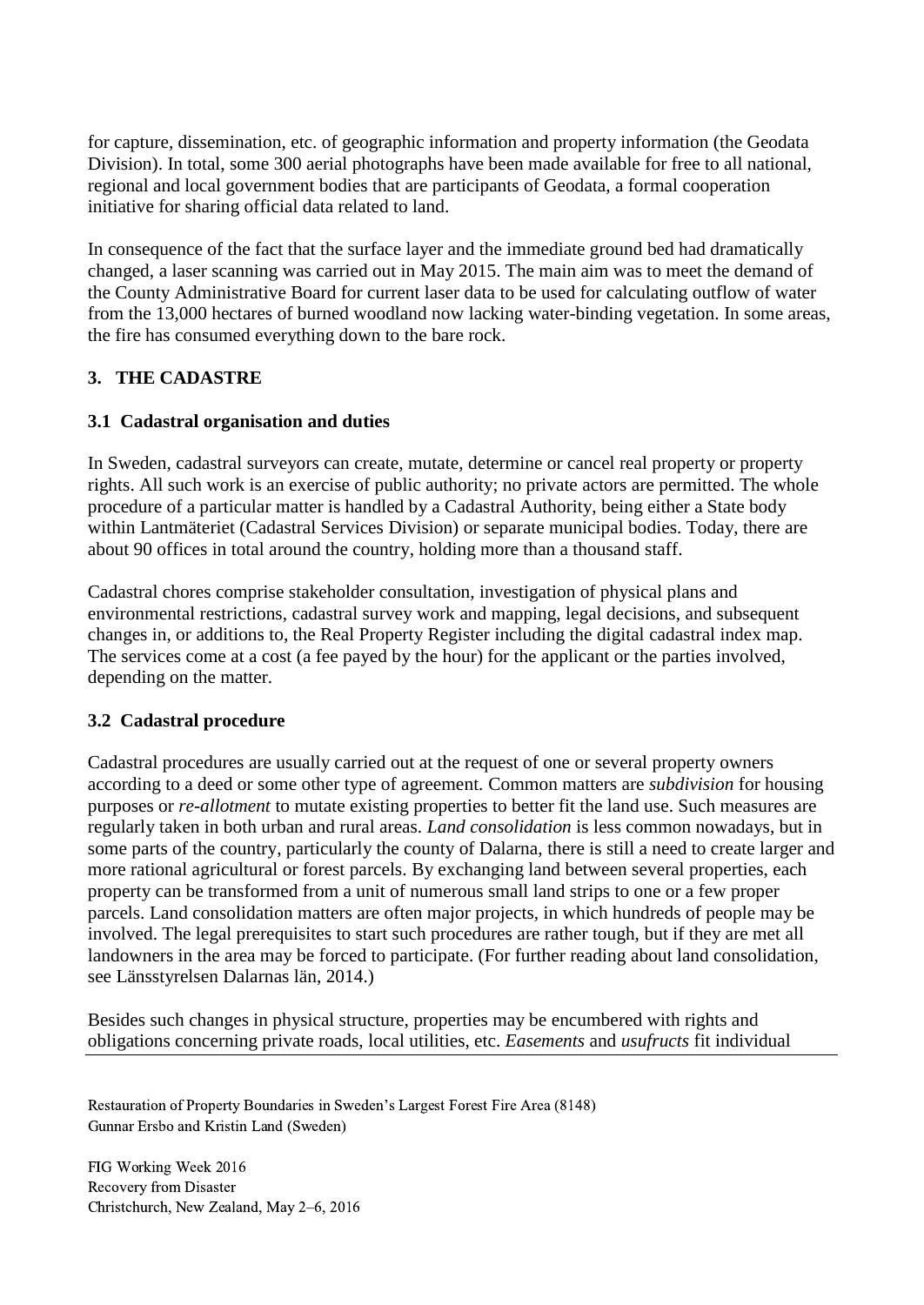purposes, while common needs often are met by establishing *joint facilities*. In the latter case, a group of neighbouring property owners build, use and maintain e.g. a road in a cooperative way. If this road serves a purpose of enduring importance also to other properties, they can be forced to join. All properties involved are given participatory shares to be the basis for the distribution of costs for the construction and operation. For the management of such facility, a joint property association is normally formed. This too is a subject of cadastral procedure.

Realisation of large infrastructure projects and other exploitations for public needs can be based on agreements as well as being coercive. In the latter case, there are a few special cadastral laws that substitute the traditional Expropriation Act. The State or a municipality can hence apply for such *compulsory purchase* through cadastral procedure. In some cases even private companies, e.g. electric power producers and telecom providers, have this capacity. Besides executing the legal and technical aspects of the matter, the cadastral surveyor should also decide on economic compensation for the land acquired.

Cadastral procedure is also applied for *property definition* and *special boundary demarcation*, two formal ways of solving boundary issues. The first one determines uncertain and often disputed boundaries. The second one confirms unambiguous boundaries 'just' lacking physical markers. These alternate matters are important as they result in boundaries being marked off on the ground with specific monuments, e.g. erect stones, iron pipes or iron pegs. Such markers are primary evidence of the course of boundary lines, according to the Land Code. If original markers have been lost or damaged, the cadastral plan(s) including coordinates should be used for boundary reconstruction. In the case of property definition, possession and other circumstances, e.g. fences and hedges, shall then also be considered. For special boundary demarcation, on the other hand, only accurate coordinates will do.

Most compulsory purchase and boundary issues cannot be taken to court, unless such cadastral matters are appealed. This makes sense to most parties, as cadastral procedures are generally faster and less expensive than court cases, where solicitors or other legal advisers tend to be required. Cadastral procedures may also be considered fairer to all parties, because of the fact that the cadastral surveyor, contrary to the judge, is obliged to investigate and consider all private and public interests before making his/her decisions.

## **4. THE PROJECT – BOUNDARIES, LAND EXCHANGES, AND ROADS**

## **4.1 Preparations and project setup**

The overall responsibility for the project lies with a senior officer at the Cadastral Services Division at the headquarters of Lantmäteriet. For the operational management of the work, the head of a local cadastral office in the region is appointed Project Manager. Her closest team is composed of three cadastral surveyors. In order to tackle the comprehensive field work, another three staff, all very experienced survey technicians, are seconded from an office in the neighbouring county of Dalarna. Their task is to make an inventory of remaining boundary markers and survey them. At the same

Restauration of Property Boundaries in Sweden's Largest Forest Fire Area (8148) Gunnar Ersbo and Kristin Land (Sweden)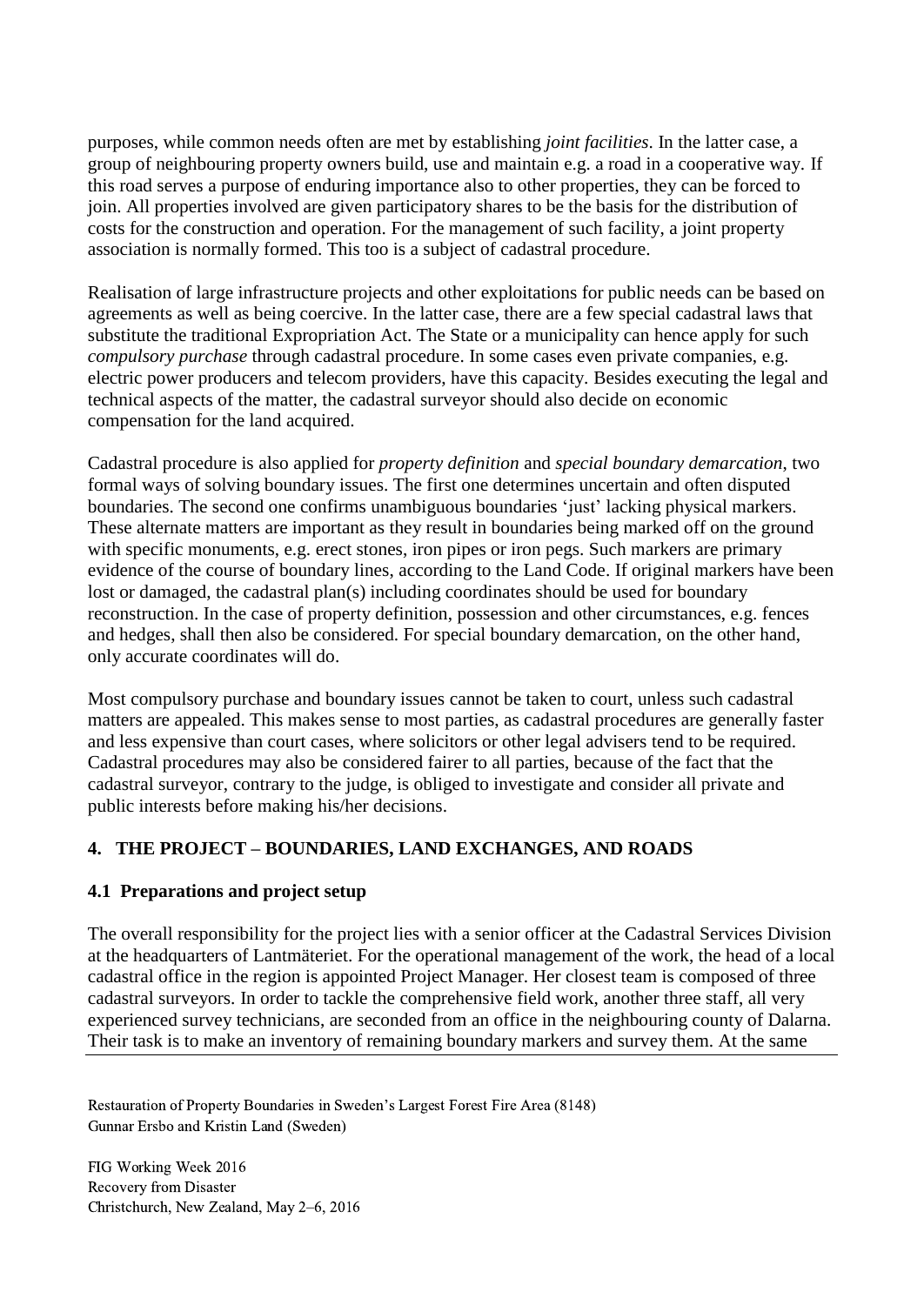time, a similar group of professionals work with demarcation and surveying of a new nature reserve, which is handled in a separate process (see section 4.2).

An initial rough estimation by the project management team was that the project would take 3-4 years to carry out, based on the presumptive needs of the property owners. The project has been given priority by the National Production Coordinator at the Cadastral Services Division, and that signal is a prerequisite of successful manning throughout the project. The goal is to complete all cadastral matters by the end of 2017.

Sweden being long blessed from large-scale forest fires and other major natural disasters, our cadastral officers are generally not used to operate in this type of emotionally charged situations. In order to give the staff in question better understanding for the psychological aspects of the fire, and to prepare them for meeting people in various stages of chock or post-traumatic stress, a special course was designed in cooperation with the County Administrative Board and the Swedish Forest Agency. Through that training, everyone got a set of tools to smoothen the interaction with the affected locals.

With no actual experience of assessing risks related to personal safety and working environment of forest fire areas, there was need for yet another educational initiative. Together with the national Security Manager at Lantmäteriet, the Project Manager ordered a video course in precautionary measures and safety equipment. The training, which is accessible via the intranet, is compulsory for every cadastral officer who will work in the forest fire area.

During spring 2015, there was a need to investigate the status of the five 'hot spots' (underground embers) that were noticed during late autumn 2014. As that issue was of interest to many parties, a co-financing agreement was made by Lantmäteriet, the County Administrative Board of Västmanland, and the Swedish Forest Agency. The data capture was done from the air, using the Swedish Coast Guard's infrared camera. The flying showed that none of the 'hot spots' had survived the winter, and the area was hence considered a safe working place in that regard.

#### **4.2 Brief on the new nature reserve**

As previously mentioned, there are two parallel sets of cadastral activity going on. Before elaborating on the one in focus of this paper, referred to as the 'project', a brief account will be given for the other one: the new nature reserve.

The decision to establish a nature reserve, Hälleskogsbrännan, covering 6,420 hectares was made by the County Administrative Board of Västmanland. The aim is to protect the regrowth of flora and fauna from human influence in a substantial part, close to 50%, of the forest fire area. (Map 1) Minor parts of the reserve will be accessible for visits, but most of it will be left untouched. (For more information, see Länsstyrelsen Västmanlands län, 2016.)

Restauration of Property Boundaries in Sweden's Largest Forest Fire Area (8148) Gunnar Ersbo and Kristin Land (Sweden)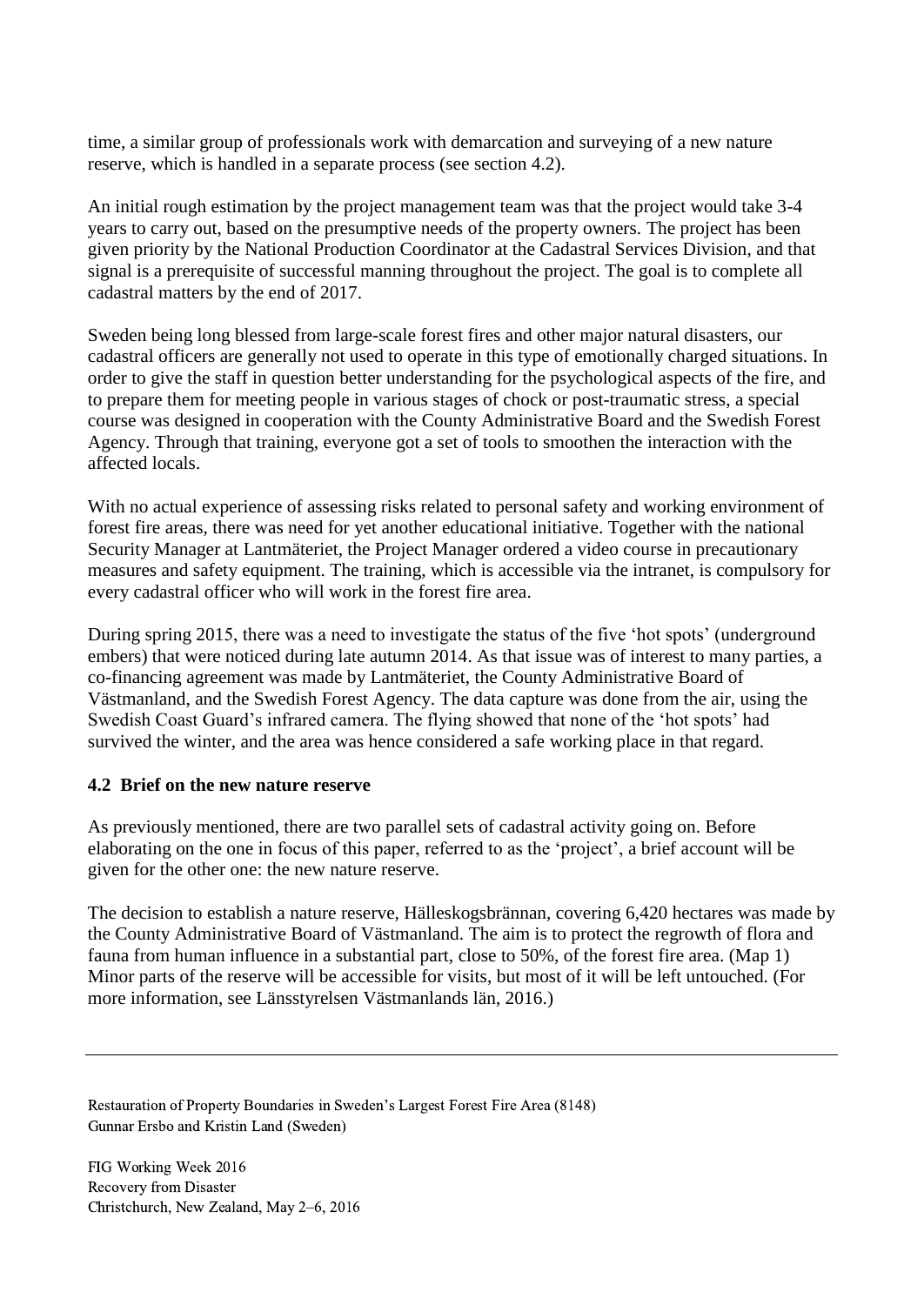LANTMÄTERIET



*Map 1: The nature reserve Hälleskogsbrännan (in green) as part of the forest fire area (thick grey dotted line).*

The creation of a nature reserve is based on a formal procedure conducted by the County Administrative Board. The Swedish Environmental Protection Agency and the municipality are also partly involved. In the forest fire area in question, most of the land needed for the reserve has now been acquired by the State in agreement with the property owners. The remaining plots are still under negotiation; they will change hands either voluntarily in the same way as mentioned or

Restauration of Property Boundaries in Sweden's Largest Forest Fire Area (8148) Gunnar Ersbo and Kristin Land (Sweden)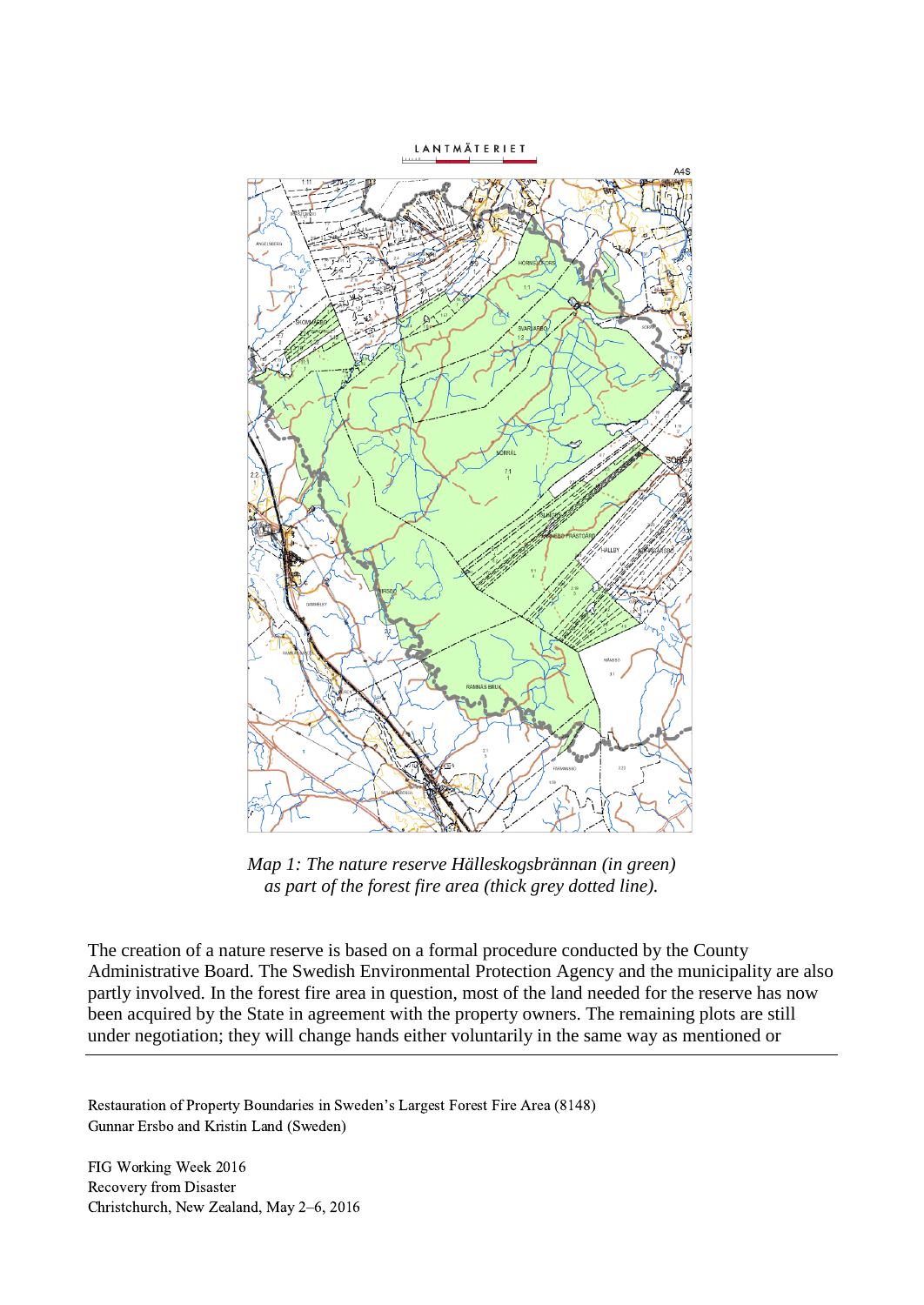through compulsory purchase. In order to make the property boundaries of the area match the new ownership structure, the completion of the reserve requires cadastral procedure.

The field work to demarcate and survey the boundary of the reserve is carried out by Lantmäteriet, by order of the County Administrative Board. The markers and coordinates will hence define the reserve area. The field work started in June 2015 and by now one third of the boundary is completed. Within the reserve, no restoration of property boundaries will be needed, as this area will eventually be one single property unit owned by the State. However, some current boundary marks within the reserve to be will be surveyed in order to secure the intersections of some boundaries that remain outside the reserve.

### **4.3 Project components and implementation plans**

### 4.3.1 Initial steps and meetings

In order to produce a list of all properties potentially affected by the fire, the cadastral project team (hereafter: the team) based their analysis on an official statement by the County Administrative Board defining the forest fire area. In addition, the team included properties adjacent to that area, as those land parcels may have been affected by various fire-fighting actions, timber transportation, etc.

With that comprehensive list as a starting point, the team invited the property owners to an information meeting in a local sports hall in March 2015. At the meeting, the audience of about 60 people was informed about the Government grants and the options for solving various issues through cadastral procedure. A preliminary time plan for the work was also presented. After that, the Swedish Forest Agency talked about the possibilities to get subsidies for road repairs, and the Federation of Swedish Farmers encouraged their members to accept the offers by the State. Lastly, the attenders were offered to book an individual appointment with a cadastral surveyor, either at the cadastral office or on site, for a free of charge consultation about their particular needs. That offer was also sent by post to all landowners. The aim was for the team to get an idea of the total needs and level of interest among the people affected, as well as to enable the team to estimate the degree of cost coverage Lantmäteriet would offer for the necessary cadastral procedures. Directly after the meeting, the attenders were also given some time for informal talk with the representatives of the three organisations.

The landowners have acted at a quite varied pace for cadastral work to be carried out on their properties. The team has sent reminders twice to the ones who have neither applied nor communicated their decision to refrain from applying for cadastral procedure. By early February 2016, the Cadastral Authority had received applications from 85% of the owners. The team expects most of the remaining parties to contact the cadastral office when the field work starts on the neighbouring lands.

Restauration of Property Boundaries in Sweden's Largest Forest Fire Area (8148) Gunnar Ersbo and Kristin Land (Sweden)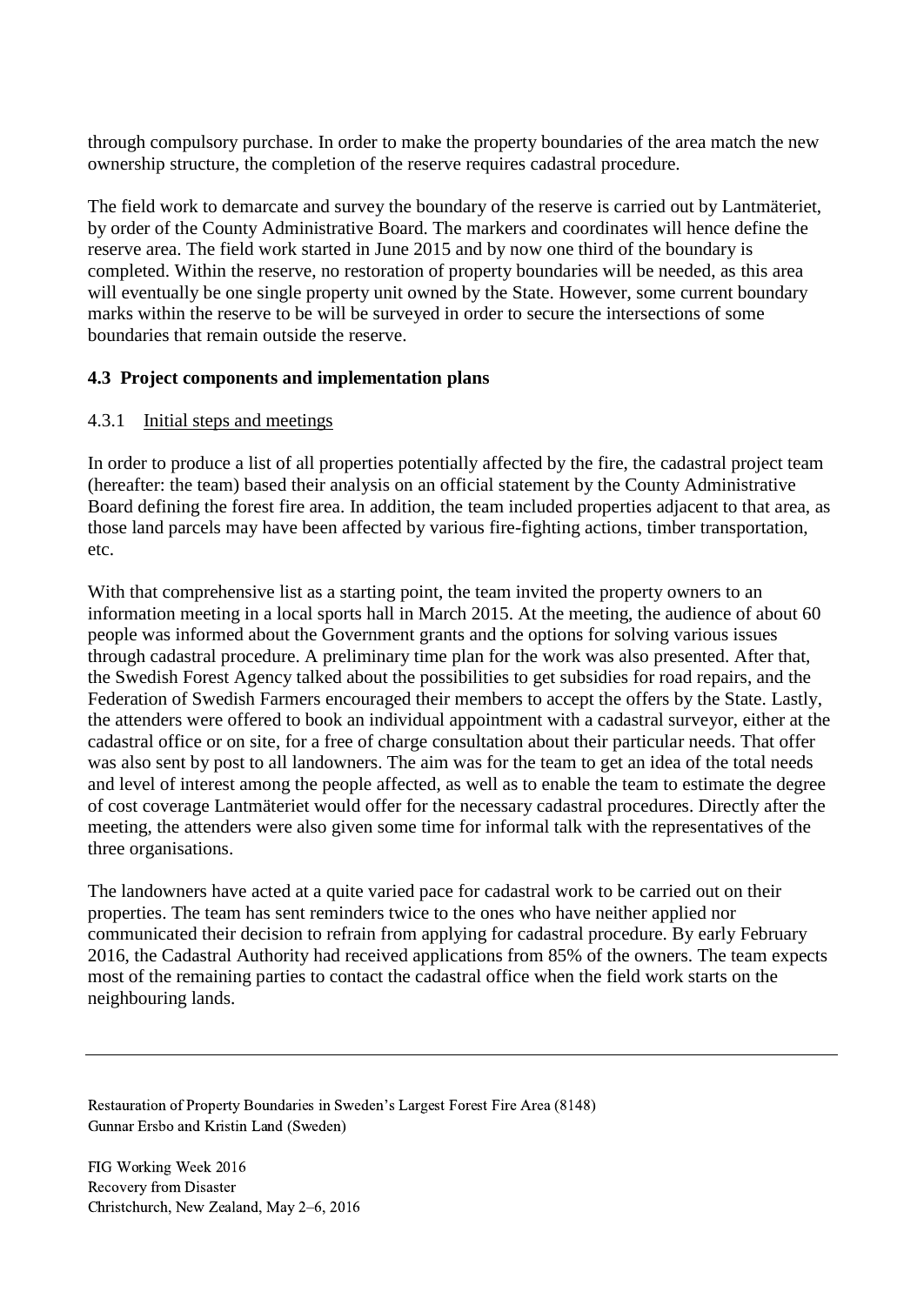### 4.3.2 A complex situation at personal level

The landowners' relations to their properties vary a lot among the affected group. Both the kind of connection (e.g. economic or emotional) and the magnitude of it matter for the individual perception. Consequently, the effects of the fire range from moderate material damage to personal crisis.

Some of the large estates were family-run forestry units, developed into solid businesses over the centuries. Other properties were bought more recently, to serve e.g. as capital investment or for hunting and similar recreational purposes. Yet other pieces of land were kept as peaceful havens, secluded in the large forest far from the city life. As for all concerned parties, what they had in spring 2014 is no longer there. The situation is often even tougher for those whose property included a building, e.g. a house, country cottage or barn. What kind of insurance they had may also add to the circumstances.

During conversations with the property owners, the cadastral team has noticed many different stages of mental processing of the fire, even grieving and post-traumatic stress. For every case, the team has to be aware of this complex situation and act accordingly. The tailor-made course mentioned above has been of great help.

### 4.3.3 Circumstances influencing the project implementation

The initial field work, i.e. the inventory and surveying of boundary markers, commenced in November 2015. The officers find it difficult to move about in the burned terrain, but at least they retrieve the majority of the stone monuments and iron pipes. They are also generally met with a kind reception by the landowners on site.

The result of the inventory so far shows need for extensive cadastral procedures, mainly special boundary demarcation and property definition. The fact that almost all of the damaged trees have now been felled and removed from the area makes it hard to identify the previous types of land use (clumps, boundary clearings, etc.) and hence where many boundaries run. In addition, the structures of ownership and the land's division into properties differ between the four municipalities, implying different conditions for the handling of the cadastral procedures. In some parts of the area, land consolidation on various scales will be required. There will also be need for reviewing old and creating new joint facility roads. Particular conditions and characteristics of each area are presented below.

*Fagersta municipality:* The main parts of the land in the forest fire area located in Fagersta are owned by either the Church of Sweden or a major private company in the region. Regarding the ground conditions, many of the boundary markers have been retrieved through the inventory work. The team hence assesses the cadastral work to be fairly straight-forward and 'simple', as it is mainly a question of special boundary demarcation where occasional markers are gone.

Restauration of Property Boundaries in Sweden's Largest Forest Fire Area (8148) Gunnar Ersbo and Kristin Land (Sweden)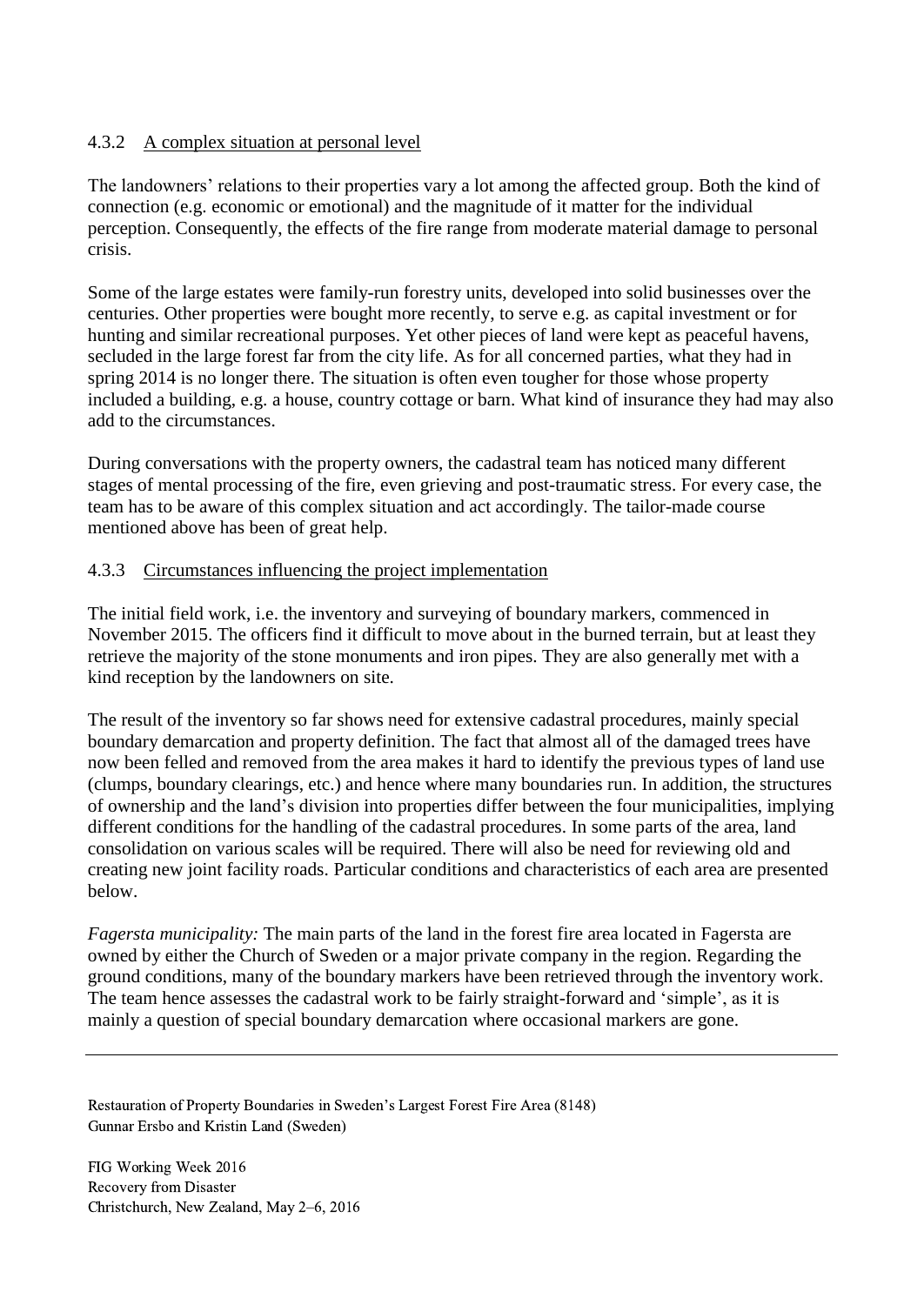*Sala municipality:* In Sala, practically all property owners concerned have come together and submitted a joint application for re-allotment, which in reality may imply a voluntary land consolidation project. The applicants also request cancelling of a number of unused joint property units dating from the great redistribution of land holdings in 1776. In this major cadastral procedure, the biggest challenge will be to run the process without any coercive measures, if possible. The team will probably call in some colleagues with experience from the land consolidation projects in Dalarna, especially when need arises for specialists in optimising parcels, e.g. adapting the parcel shapes to the surrounding natural boundary features (roads, ditches, brooks, etc.).

A first cadastral meeting is to be held in March or April 2016. All property owners concerned will be summoned, including the few who have not signed the application, in order to inform everybody at the same time about the upcoming procedure. The primary ambition of the team is to engage as many people as possible in a common effort to design a suitable property structure proposal. The team will, of course, provide assistance and legal advice in order for them to reach a satisfactory result, and then eventually transform the proposal into a formal cadastral decision.

*Norberg municipality:* The property owners in Norberg have shown relatively little interest regarding the restoration work. To date, only 60% of the parties concerned have applied for cadastral procedure. That could be explained by the fact that the forest fire area is severely burned in some places.



As both vegetation and soil are destroyed, displaying bare rock, new markers to manifest the property boundaries may seem overrated at this point in time. However, the properties are generally large and the boundaries long, so in a medium-term perspective there will probably be a need for supplementary markers between the old stones to facilitate the maintenance of the boundaries when new trees have started to grow. (Photo 2)

In other words, as there will be little variation of age among these trees, nothing about the vegetation itself will provide enough guidance when trying to follow the boundaries on the ground. In addition, an old nature reserve in the area is totally destroyed. So in order to clarify this particular boundary polygon, a special boundary demarcation effort is needed in any case.

*Photo 2: Vast devastation; only a traditional mound of boundary stones remains.*

Restauration of Property Boundaries in Sweden's Largest Forest Fire Area (8148) Gunnar Ersbo and Kristin Land (Sweden)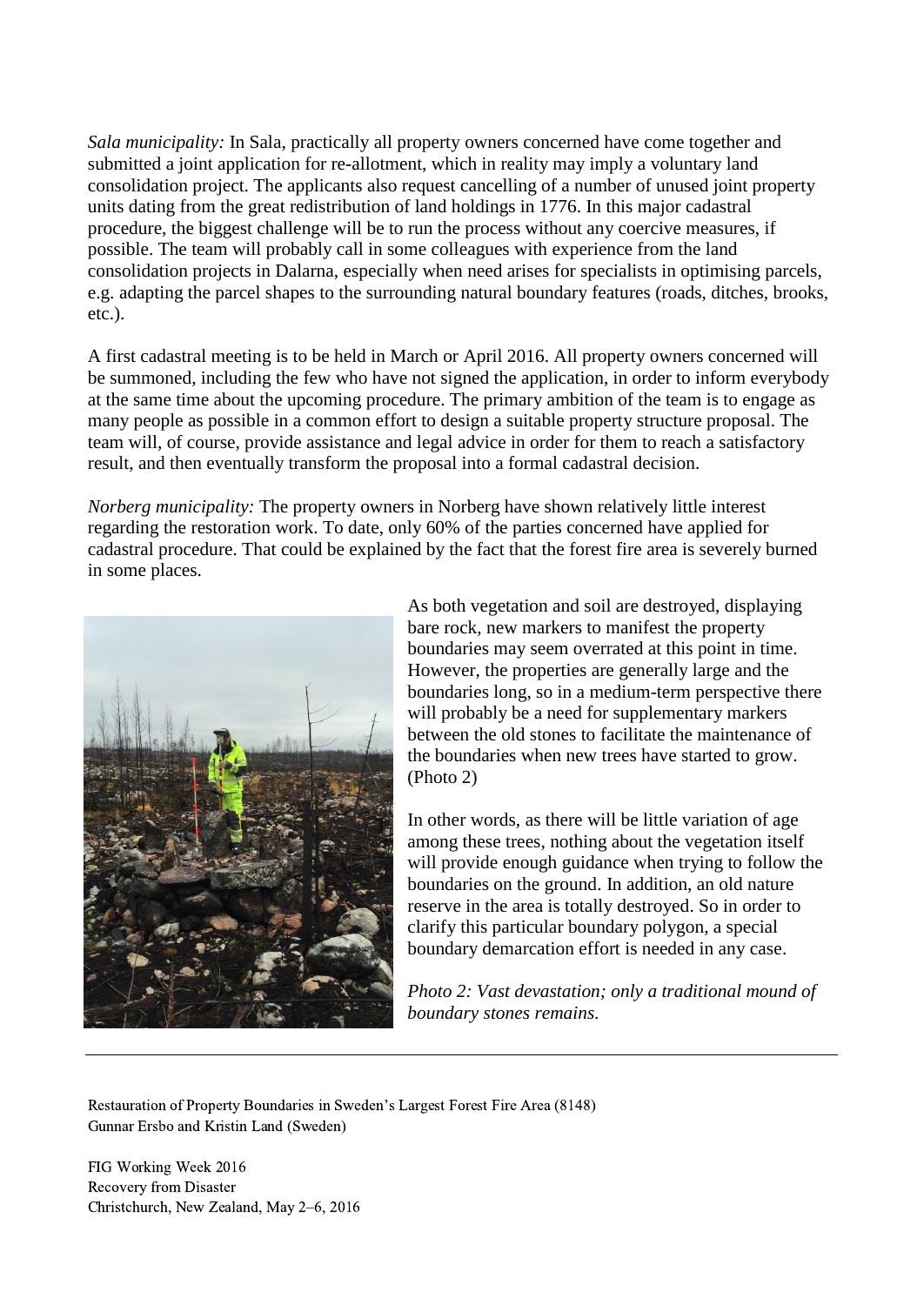*Surahammar municipality:* Most of the boundaries within the forest fire area of Surahammar are subjects of the cadastral procedure related to the creation of the new nature reserve. Here, the field work has to some extent become easier thanks to the fire, as boundary markers that were previously overgrown with grass and moss are now visible again. However, there are some problems with discrepancies between old cadastral survey plans, current indications of possession, and the new surveys of remaining boundary markers. At the moment, the team faces a small surplus of land in relation to what is stated in the cadastral records. How these 'extra' square metres will be handled depend on if the team discovers errors in previous cadastral procedures. In any case, there is probably guidance to seek in precedents from the Court of Appeal or even the Supreme Court.

Many long and narrow strips of land in the Surahammar area will be cut off by the reserve, making them even harder to use in a rational way. The team plans to draw attention to this situation by addressing all landowners concerned who have not yet applied for cadastral survey. The aim is to provide them with information about the current opportunity to get relevant land exchanges made in connection to the creation of the nature reserve. This way, the costs will be significantly reduced compared to a separate procedure at a later stage.

### 4.3.4 Economic aspects for the parties involved

Just days ago, the managerial group of the Cadastral Services Division of Lantmäteriet decided to offer full cost recovery to the property owners applying for cadastral procedure related to the forest fire. The calculations made by the project team show that the Government grants will be more than enough for all such matters. Any surplus will be returned to the public treasury.

Not only will the property owners get their procedural costs covered, they are likely to gain other advantages as well. For example, if the voluntary land consolidation in Sala can be carried out as predicted, the total length of the property boundaries in the area will be radically reduced. This should imply that the future costs for maintaining the resulting boundaries would also be reduced, probably to a similar level. Ordinary land consolidation projects indicate that the total boundary length is reduced by about 80% (Länsstyrelsen Dalarnas län, 2014), which may serve as a hint of potential economic saving for the landowners.

In addition, the team strives to use natural/topographical features as boundaries, where suitable. By doing so, existing streams, roads, power lines, etc. make demarcation redundant. This approach saves time and marking materials at the time of the field work, and reduces maintenance costs for the property owners in the long run.

The fact that so many trees are gone has a positive effect on the surveys in the forest fire area; the accuracy easily becomes very high (30 mm). This, in turn, increases the quality of the digital cadastral index map, which should to some extent lower the costs for all kinds of future cadastral work. In addition, many forestry activities such as modern felling will be made much smoother, as the machines navigating by GPS will have access to centimetre level coordinates in great parts of the area.

Restauration of Property Boundaries in Sweden's Largest Forest Fire Area (8148) Gunnar Ersbo and Kristin Land (Sweden)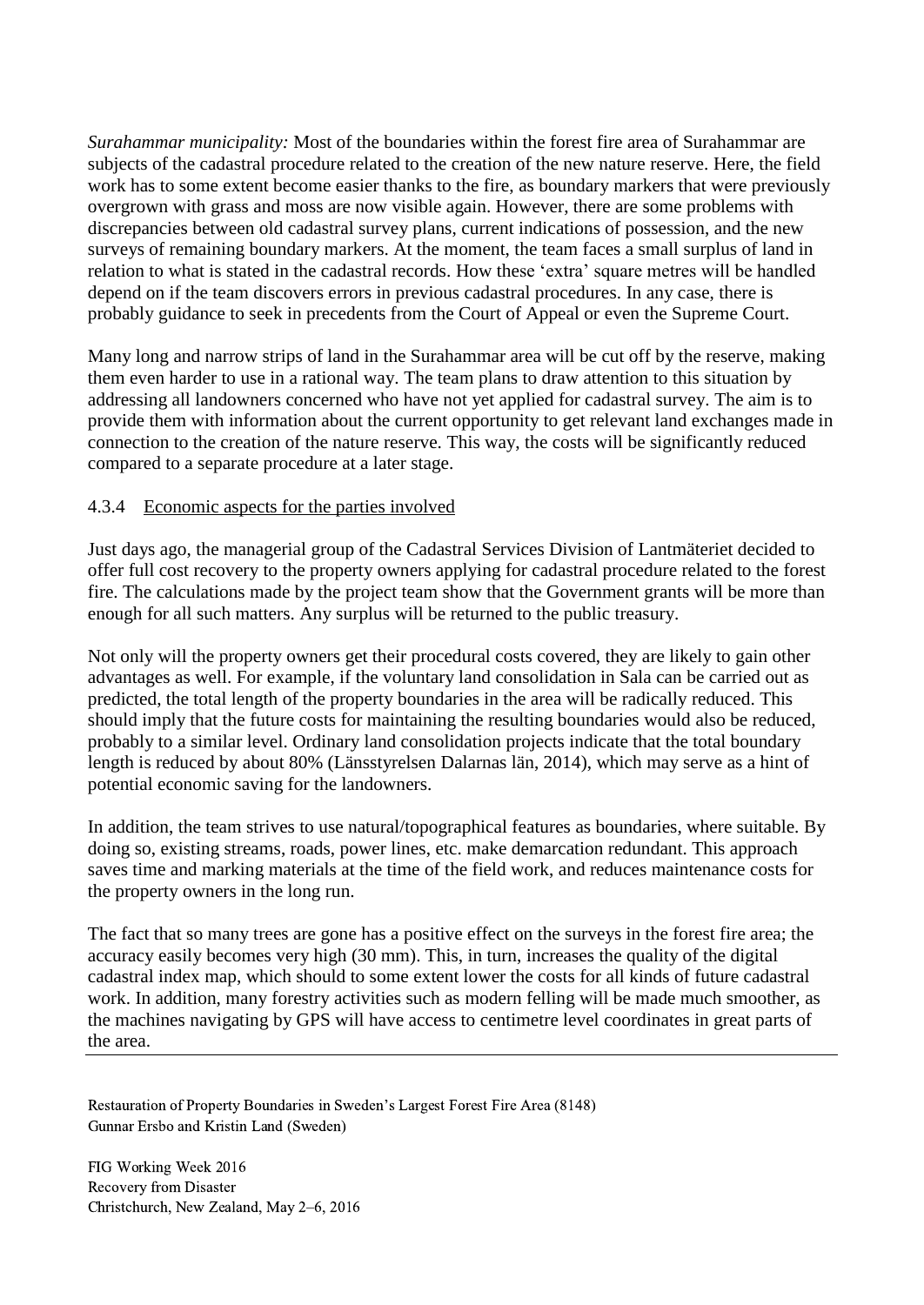Lastly, the property owners get new participatory shares in the joint facility roads, without paying for the cadastral procedure.

## **5. REMAINING CHALLENGES**

Although the project planning was thoroughly made and the initial phases have worked well, the team still faces various general challenges:

- Have we managed to reach all people concerned?
- How to secure that we accomplish results corresponding to the property owners' wishes?
- How do we keep a good pace of the process without making the property owners feel stressed and forced to make quick decisions?

Other potential challenges concern the land consolidations, especially regarding the valuation of land. It is also crucial for the success of these matters that the landowners are met with smooth treatment by the team, as some of them might be reluctant to the idea of exchanging pieces of land.

Most cadastral work is likely to be completed by 2017, but there might be additional matters arising along the way. In this case, the whole process may be extended.

# **6. CONCLUDING REMARKS AND ACKNOWLEDGEMENTS**

The huge task to carry out the formal cadastral procedures has just begun, and the success of the implementation is yet to be seen. If the work continues according to plan, an evaluation should be made in early 2018. At this point, we hope to revert with a follow-up paper presenting the outcome of the whole project.

We would like to express our appreciation to Ms. Jeanette Väfors, Project Manager for the cadastral project, for providing statistics, photo No 1 and other information to this paper. Thanks also to Mr. Per-Olov Boström for photo No 2, and to Mr. Jörgen Lindberg for the map extract.

Restauration of Property Boundaries in Sweden's Largest Forest Fire Area (8148) Gunnar Ersbo and Kristin Land (Sweden)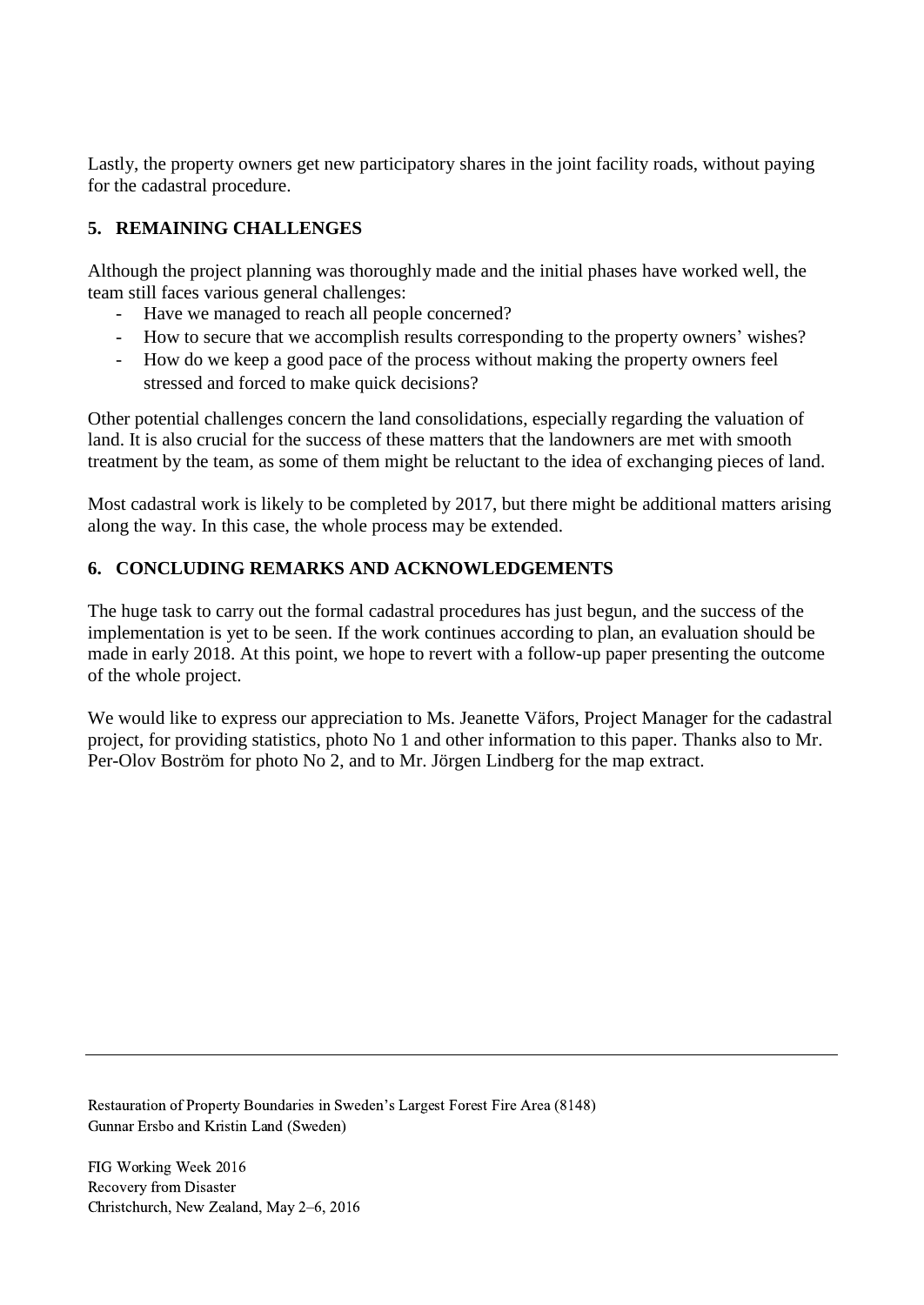### **REFERENCES**

Lantmäteriet (2015), Lantmäteriet 2014 [annual report], [https://www.lantmateriet.se/globalassets/om-lantmateriet/om-oss/dokument/2015/annual-report-](https://www.lantmateriet.se/globalassets/om-lantmateriet/om-oss/dokument/2015/annual-report-2014.pdf)[2014.pdf,](https://www.lantmateriet.se/globalassets/om-lantmateriet/om-oss/dokument/2015/annual-report-2014.pdf) pp. 4-5, accessed 2 March 2016.

Länsstyrelsen Dalarnas län (2014), Västra Leksand – En förstudie om omarrondering [A feasibility study for land consolidation in Western Leksand; English translation by Ian Brook], Rapport 2014:02.

Länsstyrelsen Västmanlands län (2016), Hälleskogsbrännan – naturen börjar om efter skogsbranden [Swedish language only], [http://www.lansstyrelsen.se/vastmanland/Sv/djur-och-natur/skyddad](http://www.lansstyrelsen.se/vastmanland/Sv/djur-och-natur/skyddad-natur/naturreservat/surahammar/halleskogsbrannan/Pages/default.aspx)[natur/naturreservat/surahammar/halleskogsbrannan/Pages/default.aspx,](http://www.lansstyrelsen.se/vastmanland/Sv/djur-och-natur/skyddad-natur/naturreservat/surahammar/halleskogsbrannan/Pages/default.aspx) accessed 2 March 2016.

Restauration of Property Boundaries in Sweden's Largest Forest Fire Area (8148) Gunnar Ersbo and Kristin Land (Sweden)